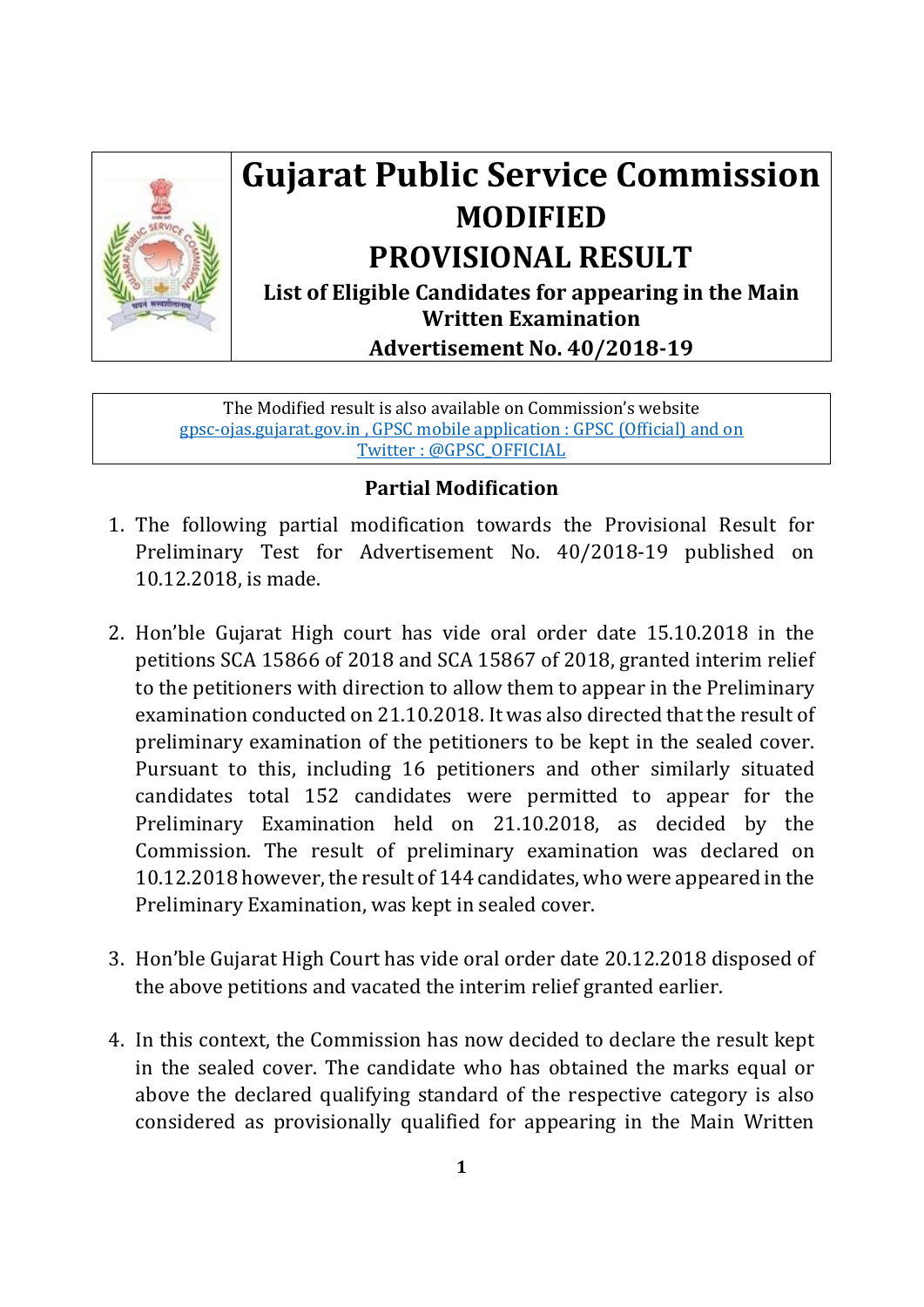Examination, subject to fulfilling all conditions of eligibility of Advt. No. 40/2018-19.

**5. The additional candidates (Roll No.) provisionally qualified for appearing in the Main Written Examination are as under: ‐** 

| 133299668 | 133299687             | 133299716   133299718 |                                   | 133299726 |
|-----------|-----------------------|-----------------------|-----------------------------------|-----------|
|           | 133299741   133299743 |                       | 133299748   133299756   133299769 |           |
|           | 133299771   133299773 | $TOTAL = 12$          |                                   |           |

6. Accordingly, tabulated details of Category wise total of qualified candidates declared in the result date 10.12.2018 at para 2 stands changed at Column 5 and 7 respectively hence, these columns are reproduced as below :-

| Sr. No.        | Category & Gender     | <b>No. of Selected</b><br><b>Candi-dates</b> | <b>Total Selected</b><br><b>Candi-dates</b> |
|----------------|-----------------------|----------------------------------------------|---------------------------------------------|
| 1              | <b>General Male</b>   | 1666                                         | 1673                                        |
| $\overline{2}$ | <b>General Female</b> | 705                                          | 705                                         |
| 3              | <b>SEBC Male</b>      | 1137                                         | 1141                                        |
| 4              | <b>SEBC Female</b>    | 396                                          | 397                                         |
| 5              | <b>SC Male</b>        | 241                                          | 241                                         |
| 6              | <b>SC</b> Female      | 129                                          | 129                                         |
| 7              | <b>ST Male</b>        | 513                                          | 513                                         |
| 8              | <b>ST Female</b>      | 210                                          | 210                                         |
| <b>TOTAL</b>   |                       | 4997                                         | 5009                                        |

7. The other details of the provisional result declared on 10.12.2018 remains as it is.